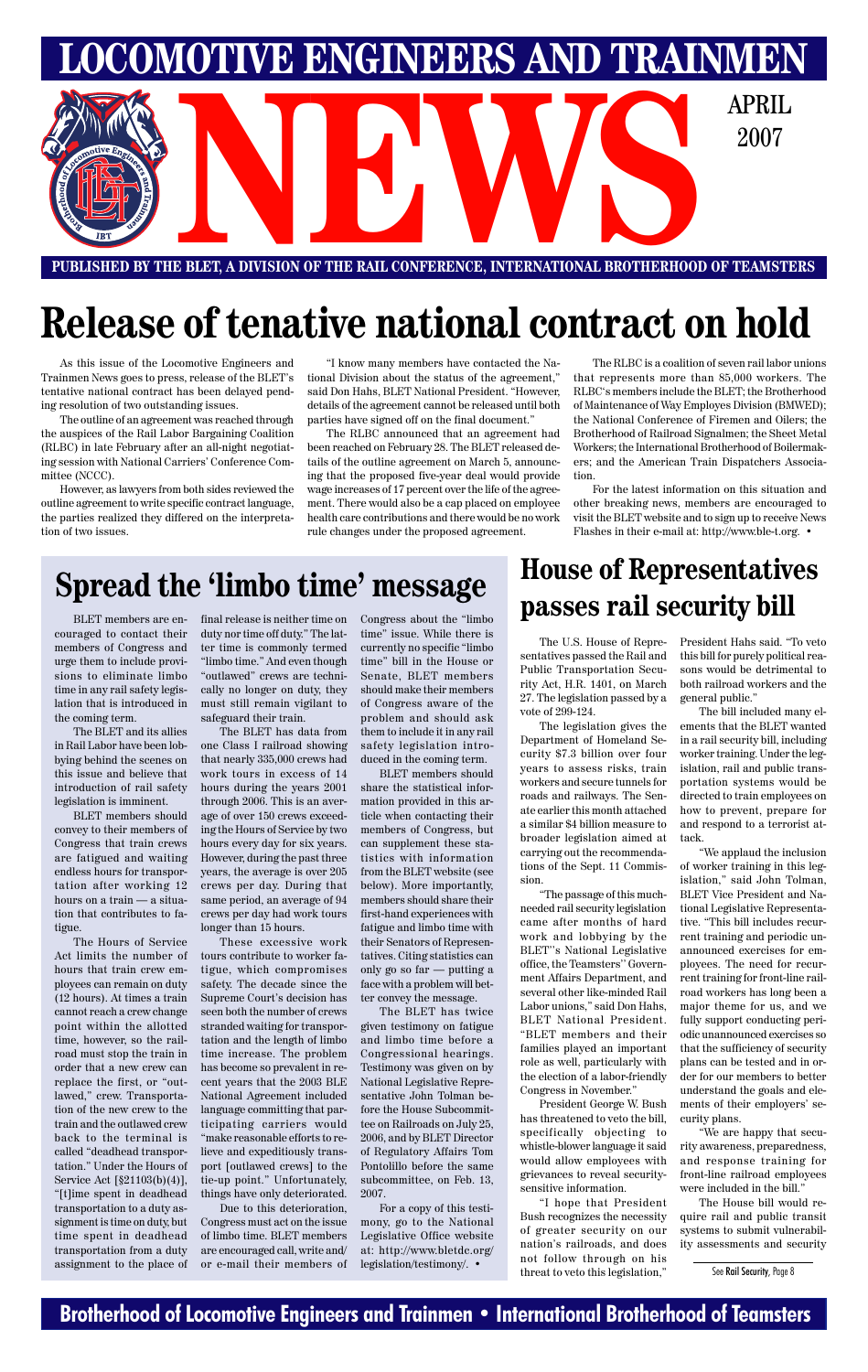# **LAST RUNS & HONOR ROLLS**

Brother Roger Pearson of BLET Division 190 (Huntington, W.Va.) made his last run on July 30, 2005, as a locomotive engineer on a road switcher in the Peach Creek (West Virginia) Coal Fields.

A U.S. Air Force veteran, Brother Pearson began his railroad career as a fireman on the C&O Railroad in Peach Creek on August 12, 1969. He joined the BLE on December 1, 1969, and earned promotion to of locomotive engineer on May 19, 1975. During his time as a member of the Brotherhood, he served as Local Chairman of Division 190.

He served four years in the United States Air Force/SAC in the U.S. and Viet Nam.

Brother Pearson and his wife,



### Roger Pearson retires from Div. 190

Debbie, have two sons, Derrick and Cory; one daughter, Nichol; and one grandchild. During his retirement, Brother Pearson plans to "lay back" and spend time with his family. He also enjoys horseback riding.

The Pearsons live at: 62 Bills Branch, Logan, WVa. 25601. •

Brother Joseph H. Morton of BLET Division 365 (Louisville, Ky.) celebrated 41 years of BLE/BLET membership on July 12.

Brother Morton began his railroad career in 1942 on the Louisville & Nashville Railroad as a steam fireman. He earned promotion to locomotive engineer in September 1947 and joined the BLE in 1965. He also served in the U.S. Marine Corps for two years in the Pacific. Brother Morton made his last run in August 1984 on a fast freight between Louisville and Cincinnati, Ohio.

Brother Morton and his wife Ruth were married in January 1940. They have two children, Margaret and Valerie, five grandchildren and one great-grandchild.

Brother Morton enjoys golf, cane making and writing. He has written a book, *Fast Freight to DeCoursey*, which was published by the Louisville and Nashville Railroad Historical Society and also published several articles. He is a member of the Louisville Arts Club.

"I enjoyed my career immensely," Brother Morton said.

Friends may contact Brother Morton at: 2802 Del Rio Place, Louisville, Ky. 40220. •

### Div. 365's Morton marks 41 years

Brother Paul F. Evans of BLET Division 421 (Buffalo, N.Y.) made his last run on CSX engine No. 7928 from Buffalo to Willard, Ohio on January 13, 2006.

Brother Evans began his railroad career as a mail handler on the New York Central in August 1964. He went into engine service on February 14, 1965 and earned promotion to locomotive engineer in 1976. He served in the U.S. army from 1966-1968 and joined the BLE on December 1, 1978.

Due to mergers and acquisitions over the years, Brother Evans worked for the New York Central, Penn Central, Conrail and finally CSX.

During his retirement, Brother Evans plans to spend his winters fishing in South Padre Island, Texas.

### Evans heads south to enjoy retirement



Brother Paul F. Evans, right, of BLET Division 421, with his conductor, Keith Schaefer, during Evans' last run on January 13, 2006.

"I'm glad to be leaving the current dark ages of Tony Ingram and CSX," Brother Evans said.

Brother Evans may be contacted by friends at: 7070 Derby Road., Derby, N.Y. 14047. •

Brother James G. Pitcher made his last run on July 7, 2006 on Amtrak Train No. Six, operating from Grand Junction, Colo., to Denver.

Brother Pitcher began his railroad career as a laborer in the Water Service Department of



Union Pacific Railroad in Salt Lake City, Utah, on April 11, 1974. Brother Pitcher transferred to the Bridge and Buildings department in 1975, and transferred into train service in 1977. He established an engineer promotion date on February 11, 1978. He subsequently accepted a position as a "prior right" passenger fireman with Amtrak on August 17, 1978. Brother Pitcher joined the BLET on March 1, 1978. He relocated to Denver in 1990.

Brother Pitcher lives in Grand Junction and plans to golf, fish and travel during his retirement.

"The entire Amtrak General Committee of Adjustment would like to take this opportunity to congratulate Brother Pitcher on his 32 plus years in the railroad industry," said Craig McDowell, BLET Vice General Chairman-Amtrak. "We wish Brother Pitcher a long and healthy retirement."

Friends may send congratulations to Brother Pitcher at: 2494 Interlochen Court, Grand Junction, Colo. 81505. •

### Brother Pitcher retires from Amtrak after 32-year rail career

Brother H.M. Chitwood of BLET Division 781 (Erwin, Tenn.) celebrated 42 years of BLE/BLET membership on March 1, 2007. Brother Chitwood will also celebrate his 92nd birthday on April 26.

Following in the footsteps of his father, Brother Chitwood began his railroad career in 1942 as a fireman on the Clinchfield Railroad. He was promoted to the position of locomotive engineer in 1948 and joined the BLE on March 1, 1965. Both Brother Chitwood's son-inlaw, R.L. Edwards, and his grandson, M.S. Edwards, are members of BLET Division 781.

Brother Chitwood made his last run on June 26, 1977 between Elkhorn, Ky., and Erwin, Tenn. Brother Chitwood and his late wife Margaret had five children, Patsy, Gary, Marsha Kay, Harvey and Mary Elaine; three grandchildren and one greatgrandchild.

Brother Chitwood enjoys bowling and small engine repair. He is a 32nd degree Mason and a Shriner York Rite and Scottish Rite.

Friends can send their birthday greetings and congratulations to Brother Chitwood at: 416 Union Street, Erwin, Tenn. 37650. •

### Div. 781's Chitwood a member since '65

#### Retiring? 40-year member?

Tell us about your retirement or your many years of membership. Write: Editor, BLET Public Relations 1370 Ontario St., Mezzanine Cleveland, OH 44113-1702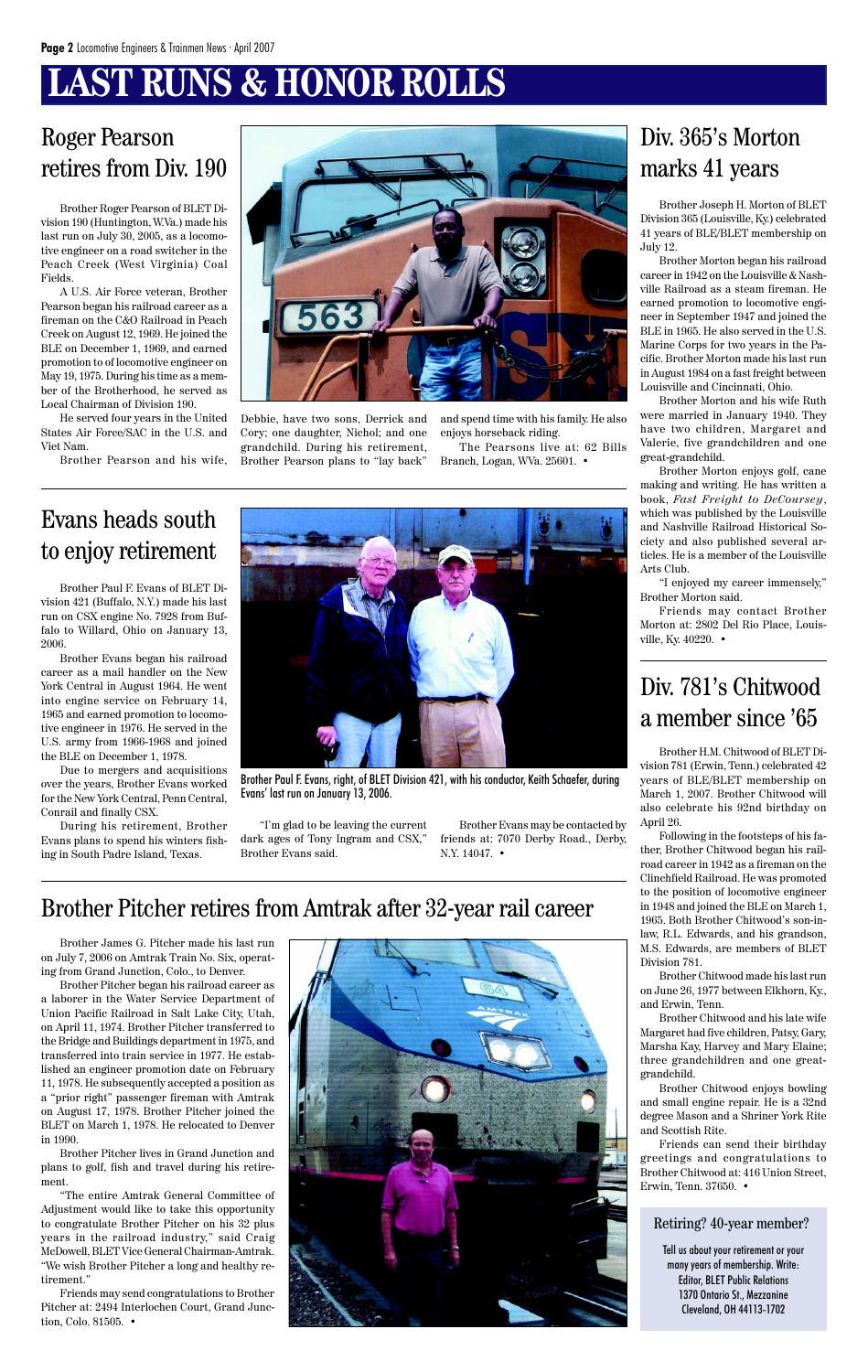### Burlington Northern Santa Fe Canadian National Railway



### Canadian Pacific Railway CSX Corporation



### Union Pacific Corp.



aaaaaaaaaaaaaaaaaaaaaaaaaaaaaaaaaaaaaaaaaaaaaaaaaaaaaaaaaaaaaaaaaaaaaaaa aaaaaaaaaaaaaaa

. . . . . . . . . . .



aaaaaaaaaaaaaaaaaaaaaaaaaaaaaaaaaaaaaaaaaaaaaaaaaaaaaaaaaaaaaaaaaa aaaaaaaaaaaaaaaaaaaaa

Burlington Northern Santa Fe reported record quarterly earnings of \$1.42 per diluted share, a 26-percent increase

over fourth-quarter 2005 earnings of \$1.13 per diluted share. Fourth-quarter 2006 freight revenues increased \$323 million, or 9 percent, to \$3.77 billion compared with \$3.45 billion in the prior year.

**Burlington Northern Santa Fe Canadian National Railway**<br> **Absorber Canadian System Santa Canadian System Santa Canadian System Santa Canadian System Santa Canadian System Santa Canadian System Santa Canadian System Santa** Revenue for the fourth quarter of 2006 included fuel surcharges of approximately \$450 million compared with approximately \$400 million for the fourth quarter of 2005. The increase in fuel surcharges was driven primarily by increased participation in BNSF's fuel surcharge program. For 2006, BNSF achieved operating revenues of nearly \$15 billion, a 15-percent increase over 2005, which includes double-digit increases in each of the Company's four business groups.␣ This increase in revenues and the improvement in the Company's oper ating ratio enabled BNSF to reach \$3.5 billion in operating income, an increase of 20 percent over 2005. As a result, BNSF achieved \$5.10 earnings per diluted share for 2006 compared with \$4.01 for 2005.

BNSF's operating ratio for the fourth quarter was 75.0 percent. •

![](_page_2_Picture_9.jpeg)

CN reported net income for the fourth quarter of 2006 was C\$499 million, or C\$0.95 per diluted share, including a deferred income tax recovery of C\$27 million (C\$0.05 per diluted share) attributable to the resolution of matters relating

to prior years' income taxes. Excluding the deferred income tax recovery, adjusted quarterly net income was C\$472 million, or C\$0.90 per diluted share. Net income for the year increased 34 percent to C\$2,087 million, with diluted earnings per share rising 41 percent to C\$3.91.

Included in the 2006 results was a deferred income tax recovery of C\$277 million (C\$0.51 per diluted share), resulting from the enactment of lower federal and provincial corporate tax rates in Canada, and the resolution of matters pertaining to prior years' income taxes.

CN's operating ratio for the quarter was 61.1 percent, an improvement of seven-tenths of a point. For thse full year 2006, CN's operating ratio improved by 3.1 points to an industry-leading 60.7 percent. •

Canadian Pacific announced its fourth-quarter and full year 2006 results. For the full year, net income for 2006 was \$796 million, which included a tax benefit of \$176 million as a result of a decrease in Canadian

federal and provincial income tax rates. This was an increase in net income of 47 percent over 2005. Diluted earnings per share were \$5.02 for the full year 2006, an increase of 48 percent over 2005. Net income for the fourth-quarter was \$146 million, an increase of 6 percent.

The railway's highlights included the following:

• Diluted earnings per share was \$3.95, an increase of 20 percent;

• Operating income was \$ 1.129 billion, a full year record, and an

increase of 13 percent; • Operating ratio was 75.4 percent, which was an improvement of

180 basis points; and

• Revenue grew 4 percent to \$4.583 billion, with operating expenses increasing by only 2 percent. •

![](_page_2_Picture_24.jpeg)

CSX Corporation reported fourth quarter 2006 earnings of \$347 million, or 75 cents per share. Earnings in the quarter included an 18 cent per-share benefit from: Hurricane Katrina insurance recoveries, a gain on Conrail property included in other income, and the resolution of certain tax matters.

Excluding these items, earnings were 57 cents per share, up 10 percent from the same quarter of 2005. For the full-year, CSX reported earnings per share from continuing operations of \$2.82, including the insurance recoveries, the gain on Conrail property and income tax benefits. On a comparable basis, full-year earnings per share were \$2.22, a 31% improvement over prior year's comparable results.

Full year 2006 net income was \$1.6 billion or \$5.91 per diluted share, versus \$1.0 billion, or \$3.85 per diluted share reported in 2005. The 2005 full year results included a non-cash income tax expense reduction of \$118 million aftertax, or \$.44 per diluted share. The comparison of 2006 and 2005 earnings, excluding the tax item, would be \$5.91 per diluted share versus \$3.41 per diluted share, a 73 percent increase. •

The Company's Surface Transportation businesses posted record fourth quarter revenues of \$2.4 billion, an 8 percent increase from the fourth quarter of 2005. The increase was driven by strength in pricing, a growing agricultural market, export demand for coal and continued growth in imports that offset softness in the housing and automotive sectors. Yields increased over 8 percent, with improvements across nearly all markets. •

Led by price increases and volume growth of 3.5%, Kansas City Southern recorded fourth quarter 2006 revenues of \$442.4 million, a 14.0 % increase over fourth quarter 2005. For the year, KCS recorded total revenues of \$1.7 billion, 9% greater than the previous year. Fourth quarter operating expenses were \$354.2 million, an increase of only 4.1% over last year.

Increased depreciation, compensation and benefits, and equipment expenses were partially offset by quarter-over-quarter decreases in increase of 16 percent compared with net income of \$1.3 billion, or \$3.11 per purchased services and other. Fuel costs were \$1.5 million higher in fourth quarter of 2006 over last year. For the full-year 2006, operating expenses of \$1.4 billion decreased by 0.8% excluding non-recurring adjustments to expenses in 2005. Operating income for the fourth quarter of 2006 was a record \$88.2 million compared with \$47.7 million last year, an 84.9% improvement.

The fourth quarter 2006 operating ratio was 80.1 %, a 7.6 point reduction

from fourth quarter 2005. For full-year 2006, the operating ratio was 81.7 % com-73.7 percent for the same period of 2005. For the year, the operating ratio impared to 88.3 % the preceding year excluding non-recurring adjustments to ex- proved 2.4 percentage points to 72.8 percent. • penses in 2005. •

Norfolk Southern reported record **SOUTHERN** fourth-quarter 2006 net income of

### Kansas City Southern Norfolk Southern

![](_page_2_Picture_27.jpeg)

\$385 million, an increase of 6 percent compared with \$362 million for fourthquarter 2005. Earnings per diluted share were a record \$0.95, up 9 percent compared with the \$0.87 per diluted share earned in the fourth quarter of 2005.

**NORFOLK** 

Net income for 2006 was a record \$1.5 billion, or \$3.57 per diluted share, an diluted share, for 2005.

Railway operating revenues set a fourth-quarter record, reaching \$2.3 billion, a 3 percent increase over the same period a year earlier. For 2006, railway operating revenues of \$9.4 billion were the highest of any year in Norfolk Southern's history, improving 10 percent compared with 2005 results.

The fourth-quarter operating ratio improved to 73.5 percent, compared with

Union Pacific Corporation reported 2006 fourth quarter net income of \$485 million, or \$1.78 per diluted share, compared to \$296 million, or \$1.10 per diluted share in the fourth quarter of 2005.

In the fourth quarter of 2006, UP reported operating income of \$810 million compared to \$533 million in fourth quarter 2005, a 52 percent improvement.

The railroad's operating ratio improved to 79.6 percent versus 85.3 percent in 2005.

The Company's commodity revenue grew nine percent to a fourth quarter best \$3.8 billion, with five of the six business groups posting increases for the quarter. The main component of the growth was an eight percent increase in average revenue per car (ARC). Growth in ARC resulted from yield improvements and the Company's fuel surcharge programs.

The Company's fuel consumption rate, as measured by gallons per thousand gross ton-miles, was a fourth quarter best rate of 1.27 versus 1.30 in the fourth quarter 2005.

The Railroad's average quarterly fuel price including transportation and taxes was \$1.94 compared to \$2.08 per gallon in 2005.

Quarterly average train speed, as reported to the Association of American Railroads, was 22 mph, up 1.5 mph from the fourth quarter of 2005. Quarterly terminal dwell time improved 13 percent to 25.9 hours versus 29.8 hours reported in the fourth quarter of 2005.

For the full year 2006, UP' operating ratio improved 5.3 points to 81.5 percent versus 86.8 percent in 2005.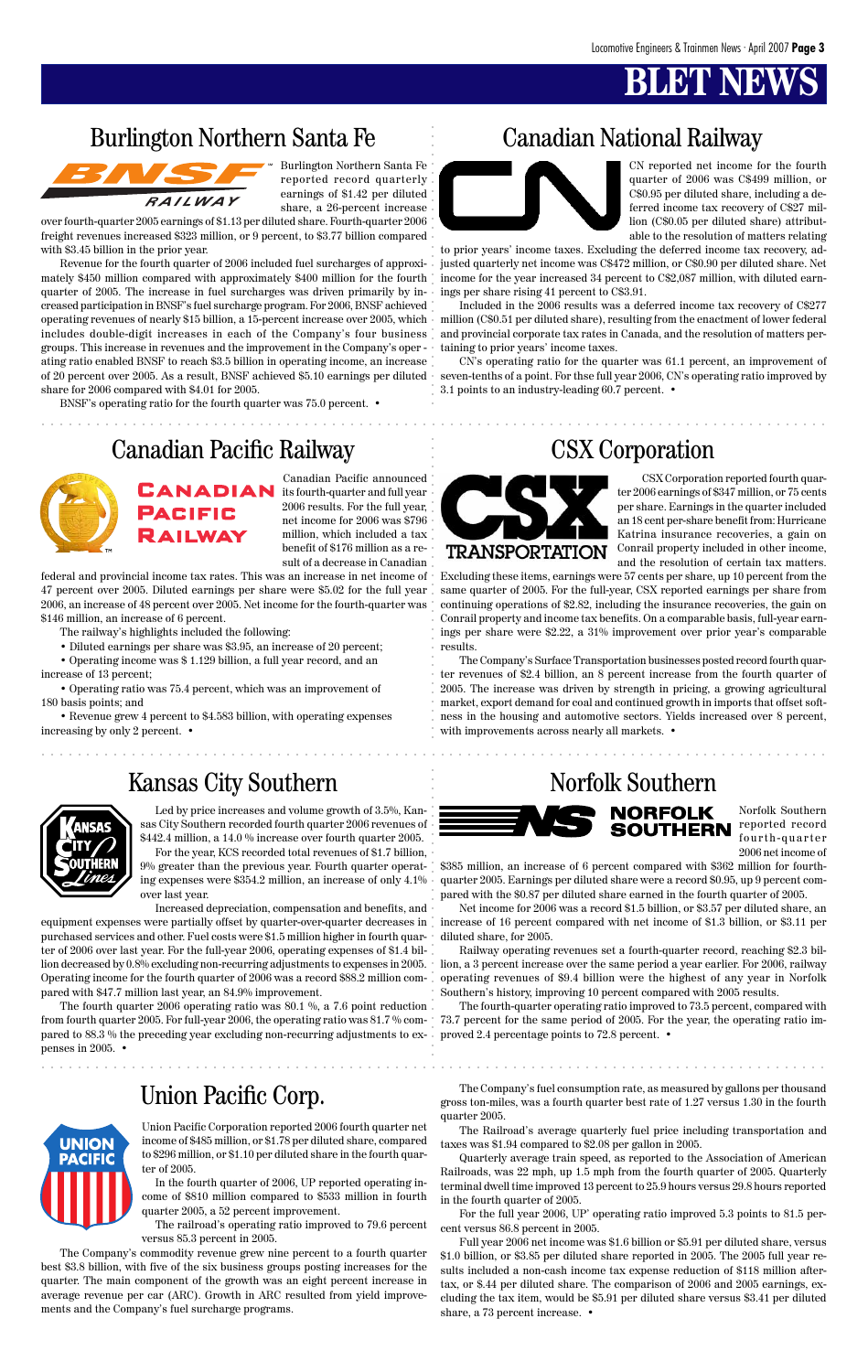Railroad retirement benefits are subject to reduction if an employee with less than 30 years of service retires before attaining full retirement age. While employees with less than 30 years of service may still retire at age 62, the age at which full retirement benefits are payable has been gradually increasing since the year 2000, the same as social security.

The following questions and answers explain how these early retirement age reductions are applied to railroad retirement annuities.

#### **1. What is the full retirement age for employees with less than 30 years of service and is it the same for all employees?**

Full retirement age, the earliest age at which a person can begin receiving railroad retirement or social security benefits without any reduction for early retirement, ranges from age 65 for those born before 1938 to age 67 for those born in 1960 or later, the same as for social security.

#### **2. How are the changes in the maximum age reduction being phased in?**

Since 2000, the age requirements for some unreduced railroad retirement benefits have been rising just like the social security requirements. For employees with less than 30 years of service and their spouses, full retirement age increases from 65 to 66, and from 66 to 67, at the rate of two months per year over two separate six-year periods. This also affects how reduced benefits are computed for early retirement.

The gradual increase in full retirement age from age 65 to age 66 affects those people who were born in the years 1938 through 1942. The full retirement age will remain age 66 for people born in the years 1943 through 1954. The gradual increase in full retirement age from age 66 to age 67 affects those who were born in the years 1955 through 1959. For people who were born in 1960 or later the full retirement age will be age 67.

#### **3. How does this affect the early retirement age reductions applied to the annuities of those who retire before full retirement age?**

The early retirement annuity reductions applied to annuities awarded before full retirement age are increasing. For employees retiring between age 62 and full retirement age with less than 30 years of service, the maximum reduction will be 30 percent by the year 2022. Prior to 2000, the maximum reduction was 20 percent.

Age reductions are applied separately to the tier I and tier II components of an annuity. The tier I reduction is 1/180 for each of the first 36 months the employee is under full retirement age when his or her annuity begins and 1/240 for each additional month. This will result in a gradual increase in the reduction at age 62 to 30 percent for an employee once the age 67 retirement age is in effect.

These same reductions apply to the tier II component of the annuity. However, if an employee had any creditable railroad service before August 12, 1983, the retirement age for tier II purposes will remain 65, and the tier II benefit will not be reduced beyond 20 percent.

Chart A shows how the gradual increase in full retirement age will affect employees.

**4. What are some examples of how this will affect the amounts payable to employees retiring before full retirement age with less than 30 years of service?**

Take the example of an employee born on June 2, 1950, who retires in 2012 at the age of 62. In terms of today's dollars and current benefit levels, not counting future increases in creditable earnings, assume this employee is eligible for monthly tier I and tier II benefits, before age reductions, of \$1,200 and \$800, respectively, for a total monthly benefit of \$2,000.

Upon retirement at age 62, the employee's tier I benefit would be reduced by 25 percent, the maximum age reduction applicable in 2012. This would yield a tier I monthly benefit of \$900; the employee's tier II benefit would also be reduced by 25 percent, providing a tier II amount of \$600 and a total monthly rate of \$1,500. However, if the employee had any rail service before August 12, 1983, the tier II benefit would be subject to a maximum reduction of only 20 percent, providing a tier II amount of \$640, and a total monthly rate of \$1,540.

As a second example, take an employee born on June 2, 1960, and also eligible for monthly tier I and tier II benefits, before age reductions, of \$1,200 and \$800, respectively, for a total monthly benefit of \$2,000. This employee retires in 2022 at age 62 with no service before August 12, 1983. Consequently, a 30 percent reduction is applied to both the tier I and tier II benefits and the net total annuity would be \$1,400.

#### **5. How are railroad retirement spouse benefits affected by this change?**

If an employee retiring with less than 30 years of service is age 62, the employee's spouse is also eligible for an annuity the first full month the spouse is age 62. Early retirement reductions are applied to the spouse annuity if the spouse retires prior to full retirement age. Beginning in the year 2000, full retirement age for a spouse gradually began to rise to age 67, just as for an employee, depending on the year of birth. While reduced spouse benefits are still payable at age 62, the maximum reduction will be 35 percent by the year 2022. However, if an employee had any creditable rail service prior to August 12, 1983, the increased age reduction is applied only to the spouse's tier I benefit. The maximum reduction in tier II, in this case, would only be 25 percent, as under prior law.

Take for an example the spouse of

a railroader with less than 30 years of service, none of it prior to August 12, 1983, retiring in 2022 at age 62, with a spouse annuity, in terms of today's dollars and current benefit payments and before any reductions for age, of \$1,000 a month. With the maximum reduction of 35 percent applicable in 2022, her net monthly benefit would be \$650, while if a similar spouse were retiring in 2007 at age 62 with the maximum age reduction of 30 percent, her net monthly benefit would be \$700.

Chart B shows how this will affect the spouses of railroad employees if the employee retires with less than 30 years of service.

#### **6. What age reductions are applied to employees who retired with 30 years of service prior to 2002?**

Employees with 30 or more years of creditable service are eligible for full age and service annuities the first full month they are age 60, if their annuities begin January 1, 2002, or later. The spouses of such employees are likewise eligible for full annuities, which can also begin with the first full month the spouse is age 60. Also, if a disability annuitant is age 60 and has 30 years of service, his or her spouse can receive an annuity at age 60 without any age reduction if the spouse's annuity beginning date is January 1, 2002, or later.

However, early retirement reductions are applied to the tier I portion of an employee's annuity if the employee first became eligible for a 60/30 annuity July 1, 1984, or later and retired at ages 60 or 61 before 2002. The tier I benefit awarded such an employee's spouse will also be reduced for early retirement regardless of the date the spouse's annuity begins, unless the spouse is already of full retirement age.

#### **7. Are age reductions applied to employee disability annuities?**

Employee annuities based on disability are not subject to age reductions

# **Railroad Retirement and age reductions**

#### **Chart A: Employee Retires with Less than 30 Years of Service**

**Year of Birth\* Full Retirement Age\*\* Annuity Reduction**

|                   |                  | at Age 62 |
|-------------------|------------------|-----------|
| 1937 or earlier   | 65               | 20.00%    |
| 1938              | 65 and 2 months  | 20.833%   |
| 1939              | 65 and 4 months  | 21.667%   |
| 1940              | 65 and 6 months  | 22.50%    |
| 1941              | 65 and 8 months  | 23.333%   |
| 1942              | 65 and 10 months | 24.167%   |
| 1943 through 1954 | 66               | 25.00%    |
| 1955              | 66 and 2 months  | 25.833%   |
| 1956              | 66 and 4 months  | 26.667%   |
| 1957              | 66 and 6 months  | 27.50%    |
| 1958              | 66 and 8 months  | 28.333%   |
| 1959              | 66 and 10 months | 29.167%   |
| 1960 or later     | 6/               | 30.00%    |

\* A person attains a given age the day before his or her birthday. Consequently, someone born on January 1 is considered to have attained his or her given age on December 31 of the previous year.

\*\*If an employee has less than 10 years of railroad service and is already entitled to an age-reduced social security benefit, the tier I reduction is based on the reduction applicable on the beginning date of the social security benefit, even if the employee is already of full retirement age on the beginning date of the railroad retirement annuity.

**Chart B: Spouse Age Reductions**

**Year of Birth\* Full Retirement Age\*\* Annuity Reduction**

|                   |                  | at Age 62 |
|-------------------|------------------|-----------|
| 1937 or earlier   | 65               | 25.00%    |
| 1938              | 65 and 2 months  | 25.833%   |
| 1939              | 65 and 4 months  | 26.667%   |
| 1940              | 65 and 6 months  | 27.50%    |
| 1941              | 65 and 8 months  | 28.333%   |
| 1942              | 65 and 10 months | 29.167%   |
| 1943 through 1954 | 66               | 30.00%    |
| 1955              | 66 and 2 months  | 30.833%   |
| 1956              | 66 and 4 months  | 31.667%   |
| 1957              | 66 and 6 months  | 32.50%    |
| 1958              | 66 and 8 months  | 33.333%   |
| 1959              | 66 and 10 months | 34.167%   |
| 1960 or later     | 67               | 35.00%    |

\* A person attains a given age the day before his or her birthday. Consequently, someone born on January 1 is considered to have attained his or her given age on December 31 of the previous year.

\*\*If the employee has less than 10 years of railroad service and the spouse is already entitled to an agereduced social security benefit, the age reduction in her or his tier I will be based on the age reduction applicable on the beginning date of the spouse's social security benefit, even if the spouse is already of full retirement age on the beginning date of her or his railroad retirement annuity.

See Retirement Board, Page 5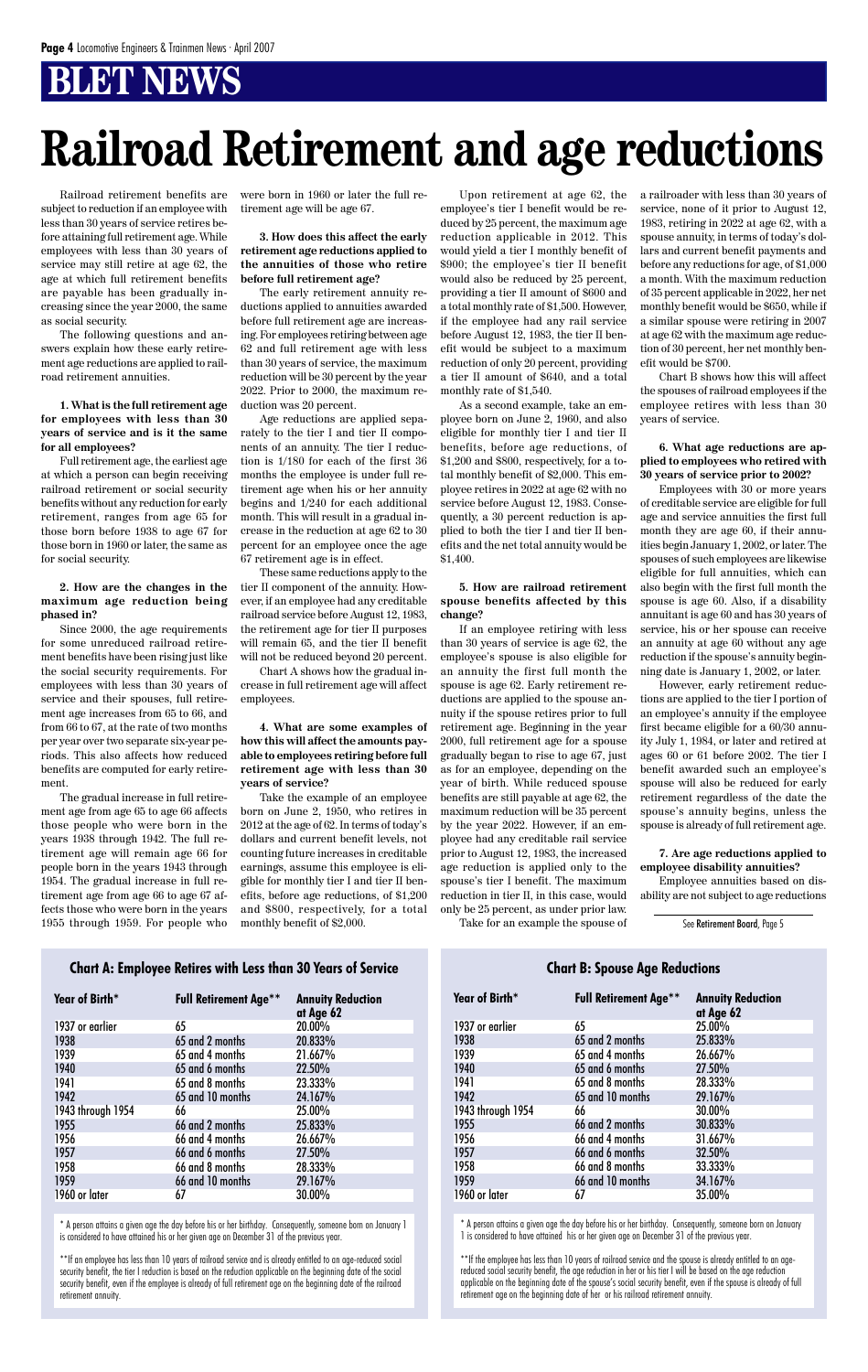Locomotive Engineers & Conductors Mutual Protective Association

![](_page_4_Figure_33.jpeg)

*Job Protection Headquarters for Transportation Employees Since 1910*

#### **By Becky Schneider National President BLET Auxiliary**

On a typical day, you are trying to decide what to make for dinner — that is, if your spouse is lucky enough to be home. He checks the lineup and tells you it doesn't look like he'll go to work until 8 a.m. tomorrow at the earliest. Wow, an evening together, they seem to be so rare these days! You had thawed a roast, his favorite, just in case he was going to be home. Since you didn't have to have it ready early, you chose to wait until it would be ready for a normal dinner, and got busy doing other things.

Five minutes after you put it the oven, the phone rings and it's the railroad with your husband's call. What!?! You have an exchange, and it turns out that the lineup was wrong — again. So you scramble around, help him get ready to go, and find something else for him to eat before he leaves. Such is the life of a railroad wife!

For many of us, we knew what we were getting into when we married a railroader.

We learned while dating that schedules on the railroad were nonexistent because of all the broken dates and holidays we spent without our significant other. For others, railroad employment came after the vows, and life was a whole new world. Some were able to

adapt, but unfortunately, some were not—part of the reason for the higher than average divorce rate among railroaders. If you recognize the scenario above, let me assure you, you are not alone.

In listening to spouses from all over the country, life with a railroader is trying at best, and it only appears to be getting worse. In the twentyodd years I have been with my husband, Larry, it appears that incorrect lineup information, manpower shortages, hours spent waiting to be relieved after the hours of service expired, and harassment and intimidation of the "troops" have increased sharply during the last few years. The Carriers are reverting back to their robber baron ways of the late 1800s and early 1900s. Stockholder dividends, outrageous executive salaries, and the bottom line are more important that the lives of their employees. While the pay may be better than it was back then starvation wages that led up to the Great Labor Uprising of 1877 — railroad employees are still treated like property instead of being valued as the very reason that the railroads are able to make their record profits, in spite of themselves.

While we cannot change the fact that railroads are 24/7 operations, we can do something to put the pressure on the carriers to change their evil ways when it comes to factors that contribute to fatigue, and time away from home. One prominent contributor when it comes to fatigue is the issue of "limbo time." In 1996, the United States Supreme Court ruled that the time spent waiting for and transporting to the place of final release is considered neither on duty time, nor off duty time. In the last three years, more often than not, crews are on duty an average of 15 hours or more every time they go to work. The Carriers

abuse limbo time because there is no penalty for leaving crews to languish on the train. The only penalty to them is not getting trains over the road, which would seem to me like a good reason to get those crews relieved and rested. Of course, if the train is not going anywhere anyway, then there is certainly no incentive.

"Limbo time" delays the start of the rest time, thereby increasing the time railroaders are away from their families, for no good reason. As far as fatigue factors go, this should be a pretty easy fix. Since the Supreme Court's precedent is in place, the only way to fix it is to ask Congress to include provisions to do away with limbo time altogether. Rail safety legislation will soon be introduced, again making this the 5th legislative attempt since 1997 to do something about fatigue.

All of our members are encouraged to speak with their Congressional Representatives or the aid who handles transportation issues, asking them to ensure that a provision is included in any and all rail safety legislation introduced to do away with limbo time. lf you can add personal "horror" stories, please do so, because the more personal this issue is, the better idea your elected representative has as to what it means to the constituent railroad worker, their families, and the public at large.

There are so many issues that contribute to fatigue, including the terrible lineup information provided by the railroads, and we will continue to address those. For now, we are being given the chance to address limbo time and should take advantage of this opportunity. The fact that fatigue has been on the National Transportation Safety Board's "most wanted" list since 1990 should give you an idea of how long this fight has been going on. Let us concentrate on "limbo time" and as each factor is handled, we can go after the other ones until we finally see some relief for railroaders. For more information about the various issues and factors contributing to fatigue, or to read the testimony by the BLET representatives before Congress, please visit our website at www.bletauxiliary.net.

Contact your Representatives and Senators and let them know we need to eliminate limbo time and right the wrong by the Supreme Court over a decade ago! •

# **Marriage and working on the railroad**

### Definitely not a match made in heaven

except for employees with less than 10 years of service, but who have 5 years of service after 1995. Such employees may qualify for a tier I benefit before retirement age based on total and permanent disability, but only if they have a disability insured status (also called

a "disability freeze") under Social Security Act rules, counting both railroad retirement and social security-covered earnings. Unlike with a 10-year employee, a tier II benefit is not payable in these disability cases until the employee attains age 62. And, the employee's tier II benefit will be reduced for early retirement in the same manner as the tier II benefit of an employee who retired at age 62 with less than 30 years of service.

#### **8. Do these changes also affect survivor benefits?**

Yes. The eligibility age for a full widow(er)'s annuity is also gradually rising from age 65 for those born before 1940 to age 67 for those born in 1962

or later. A widow(er), surviving divorced spouse or remarried widow(er) whose annuity begins at full retirement age or later will generally receive an annuity unreduced for early retirement. However, if the deceased employee received an annuity that was reduced for early retirement, a reduction would be applied to the tier I amount payable to the widow(er), surviving divorced spouse or remarried widow(er). The maximum age reductions will range from 17.1 percent to 20.36 percent, depending on the widow(er)'s date of birth. For a surviving divorced spouse or remarried widow(er), the maximum age reduction is 28.5 percent. For a disabled widow(er), disabled surviving divorced spouse or disabled remarried widow(er), the maximum reduction is also 28.5 percent, even if the annuity begins at age 50.

**9. Do these increases in full retirement age also apply to the earnings limitations and work deductions governing benefit payments**

#### **to annuitants who work after retirement?**

Like social security benefits, railroad retirement tier I and vested dual benefits paid to employees and spouses, and tier I, tier II, and vested dual benefits paid to survivors are subject to deductions if an annuitant's earnings exceed certain exempt amounts. These earnings limitations and work deductions apply to all age and service annuitants and spouses under full retirement age regardless of the employee's years of service. Although employees retiring after 2001 at age 60 with 30 years of service have no age reduction, these earnings limitations and work deductions still apply until they reach their full retirement age. These earnings limitations also apply to survivor annuitants, with the exception of disabled widow(er)s under age 60 and disabled children. Likewise, while special earnings restrictions apply to employees entitled to disability annuities, these disability earnings restrictions cease upon a disabled employee

#### Retirement Board Continued from Page 4

### Reaching 30 years of service is key for full pensions under Railroad Retirement

annuitant's attainment of full retirement age. This transition is effective no earlier than full retirement age even if the annuitant had 30 years of railroad service. The additional deductions applied to the annuities of retired employees and spouses who work for their last pre-retirement non-railroad employer continue to apply after the attainment of full retirement age. •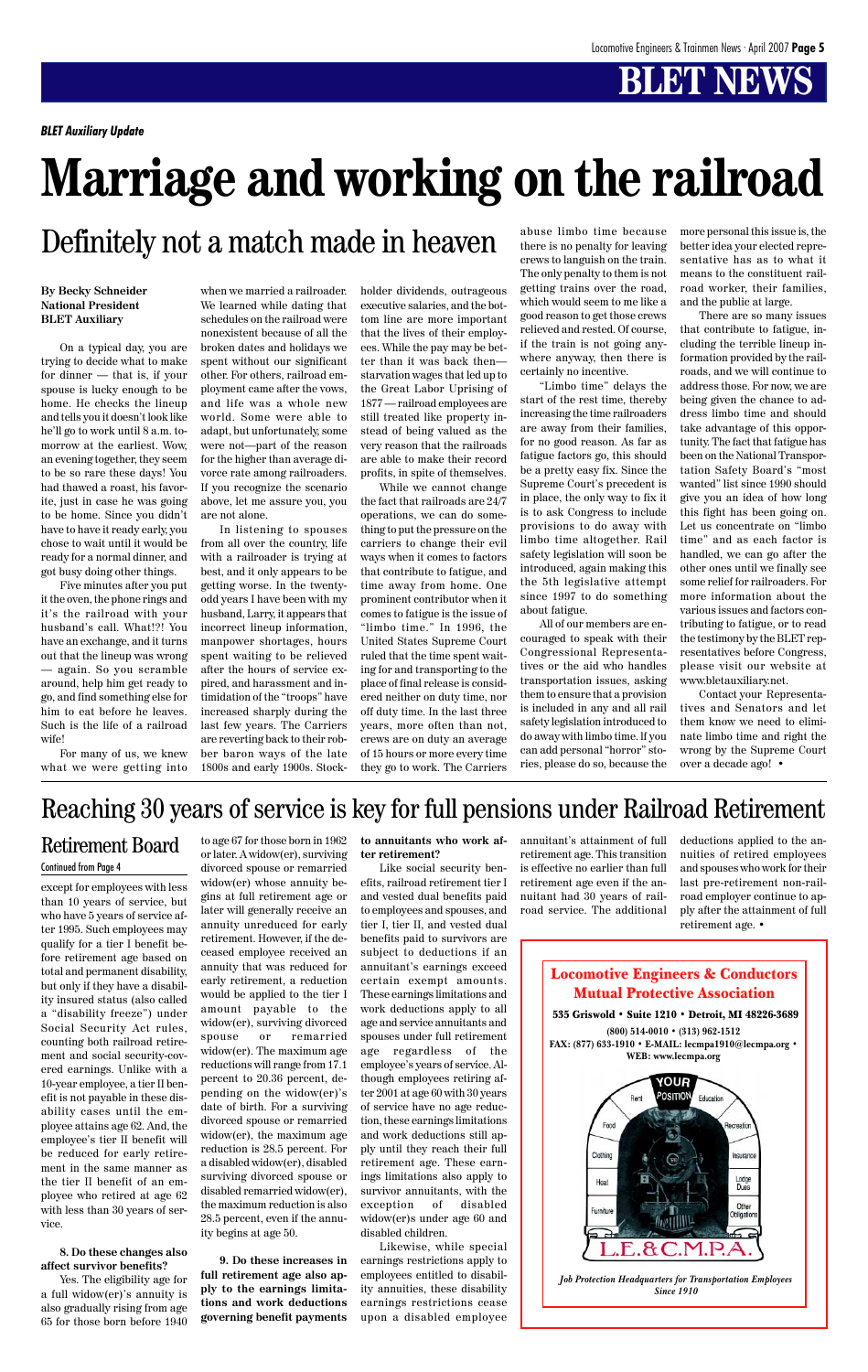### **BT NBWS**

### **80th annual Southeastern Meeting Association Walt Disney World, Orlando, Fla. • June 10-15, 2007 SMA 2007 Registration Form**

![](_page_5_Picture_33.jpeg)

#### **HOTEL RESERVATIONS**

Call the Coronado Springs Resort at Walt Disney World in Orlando, Fla., at (407) 939-1020. Be sure to announce you are with the BLET's SMA to get discounted room rate of \$129 per night.

#### **REGISTRATION INFORMATION**

**Please indicate which of the following workshops you would like to attend:** 1. Local Chairman Workshop (June 12) 2. Secretary-Treasurer Workshop (June 12) 3. Legislative Representative Workshop (June 12) 4. Division President class (June 12) **Operation Redblock class (June 12)** 

Regular registration (prior to April 30, 2007) is \$79 per person. There is an additional \$20 charge for SMA dues, which all BLET members must pay in addition to the \$79 registration fee. Members can also register online at the SMA website: http://www.2007sma.com

#### **REGISTRATION FEES**

**If you are interested in any of the following activities, please indicate the number attending so we know how many plan to participate (additional fee may apply):** 1. **Colf Tournament (June 13)** 2. Motorcycle ride (June 13) 3. Magic Kingdom Railroad "Behind the scenes" tour (June 13)<br>4. Banauet (June 14, no additional fee) 4. Banquet (June 14, no additional fee)

• Regular Registration fee (prior April 30, 2007): \$75.00 (All attendees 13 or older must pay the activity fee) • SMA Dues: \$20.00 (All BLET members must pay SMA dues) • Golf Tournament: \$60.00 per person • Motorcycle ride: \$20.00 • Magic Kingdom Railroad Tour: \$50.00

*Please mail this form, along with check or money order payable to "2007 SMA" to:*

2007 SMA P. O. Box 741 Okahumpka, FL, 34762 **For more details:** Contact Brother Karper at: (407) 322-3006 (home); or email: <earl.karper@2007sma.com>.

Registration is now underway for the 80th annual Southeastern Meeting Association (SMA) convention at the Coronado Springs Resort at Walt Disney World in Orlando, Fla., from June 10-15.

> 12:15 p.m. to 2 p.m.: SMA closed meeting  $#1$

Co-hosted by Earl D. Karper Sr. of Division 35 and Michael L. Tanner of Division 769, the 2007 SMA promises to be an exciting, relaxing and fun event for the entire family. The Co-Chairmen and members of the SMA arrangements committee have been hard at work putting together events such as a Polynesian luau, a tour of the Walt Disney Railroad steam trains at the Magic Kingdom, a golf tournament on a PGA graded course, a motorcycle ride and many other exciting possibilities. In addition, families will be able to look for adventure not only at Walt Disney World, but throughout the greater Orlando area as well.

Members can register and pay online through the SMA's all-inclusive website, http://www.2007sma.com.

The website also includes many links and information to assist members in putting together their SMA convention vacation, including a virtual tour of the resort and an overview of the property.

Also this year, the SMA is offering a "register early for less" option that will not only save members money, but will help the SMA arrangements committee get a better head count in advance.

The SMA's reduced room rates are \$129 per night (for rooms that are normally upwards of \$179 weekdays to \$199 weekends). Please call (407) 939- 1020 to make hotel reservations — an when making reservations, it is extremely important to make sure you announce that you are part of the Brotherhood of Locomotive Engineers & Trainmen's SMA group in order to get the discounted room rates.

Convention rates will be available for five days before and five days after the actual convention period (which includes Father's Day weekend) to allow members and their families extra time to enjoy the parks and other Orlando attractions.

Many, many other amenities are available to BLET members who attend the SMA, including discounted tickets to the parks, extra time in the parks, meal discounts, and complimentary transportation and baggage handling from the airport.

"Brother Tanner and I look forward to seeing you and your family here in Orlando," Brother Karper said.

**Tentative Agenda 2007 SMA**

**June 10, Sunday** Noon to 9 p.m.: Registration 5 p.m. to 7 p.m.: Hospitality

#### **June 11, Monday**

8 a.m. to 5 p.m.: Registration continues 9 a.m. to 10 a.m.: Opening ceremonies 10 a.m. to Noon: BLET-GIA open meeting

2:00 p.m. to TBD: General Chairmen's meetings (as desired)

#### **June 12, Tuesday**

9 a.m. to 10:15 a.m.: SMA closed meeting #2

10:45 a.m. to 1:00 p.m.: Morning training opportunities/workshops 2 p.m. to 5 p.m.: Afternoon training opportunities/workshops

#### **June 13, Wednesday**

"Free" Day Golf tournament Motorcycle ride (Rentals available – information provided upon request) Behind-the-scene Steam Train tour

Possible additional special dinner

**June 14, Thursday** 9 a.m. to 10:45 a.m.: SMA closed meeting #3 4:00 p.m. to 6:00 p.m.: DLC Displays 5:30 p.m. to ?: Awards, banquet, and entertainment

**June 15, Friday** Breakfast & Good-byes Check-out by 11:00 a.m.

# **Walt Disney World to host 80th annual SMA**

Money from the BLET-PAC is used to help in the fight on Capitol Hill for issues that impact your job, your family and your future!

Big Railroads are pushing their agenda harder than ever. That means we have to fight back stronger than ever. Unions cannot just react when important issues arise. We must get in the game early and help set the agenda. BLET-PAC helps elect and retain elected officials who share our concerns.

In the last election, the contributions of BLET members helped to elect legislators on all levels that are sympathetic to the issues that are important to us. We need help again if we are going to make a difference in 2008.

| (E) |  |
|-----|--|
|     |  |
| IBT |  |

Laws prohibit the use of union dues for political purposes. Your voluntary BLET-PAC contribution fills this gap and enables us to help those who share our interests on the state and national level.

**Please join BLET PAC and encourage others to do so. For more information, contact the BLET National Legislative Office at (202) 624-8776.**

# **Support the BLET PAC !**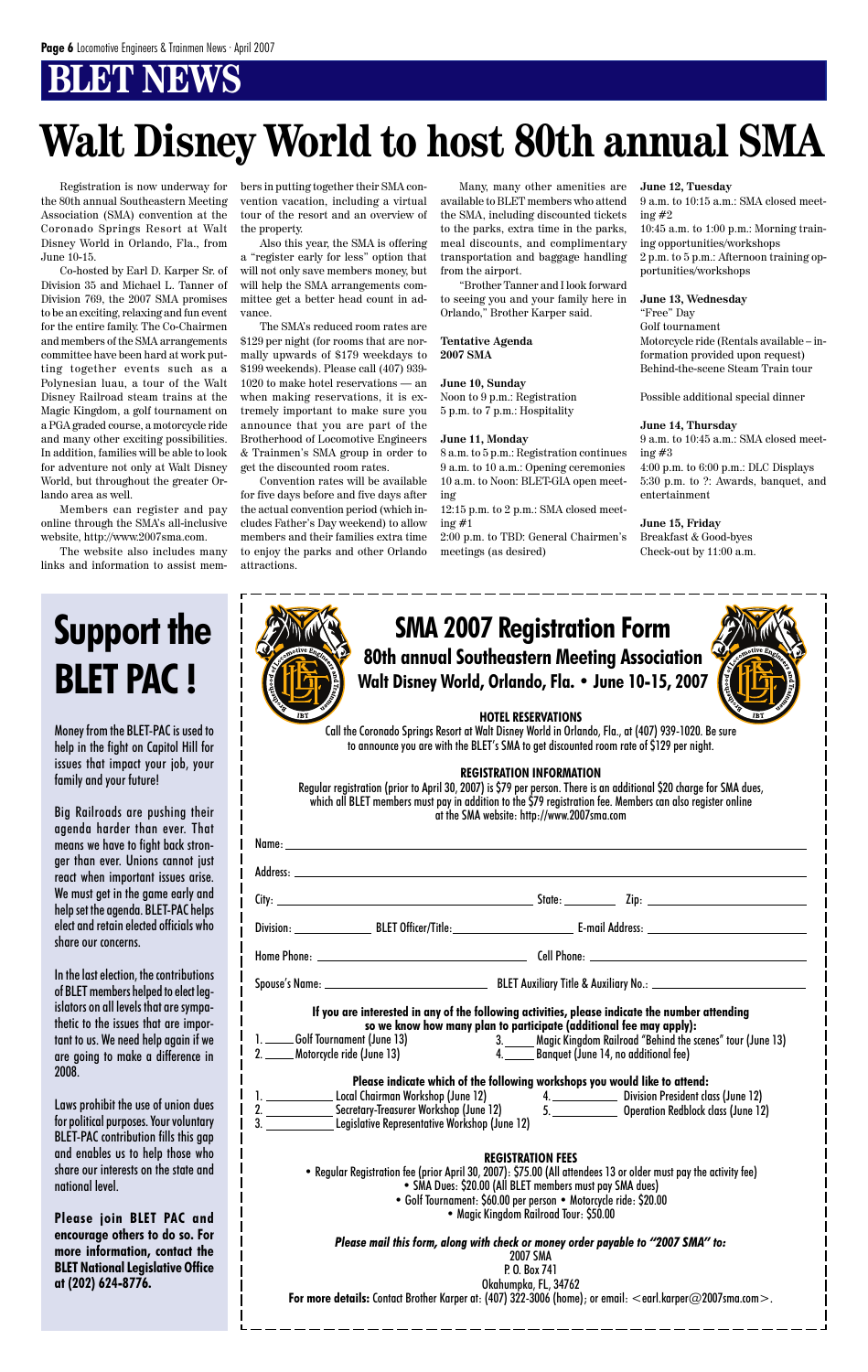### *67th Annual International Western Convention Tacoma, Wash. • May 20-24, 2007* **IWC 2007 Registration Form**

*Hosted by BLET Division 238 with support from Divisions 518, 892 and 104*

#### **HOTEL RESERVATIONS**

Reservations for the Sheraton Tacoma (1320 Broadway Plaza, Tacoma, Wash. 98402) can be made by calling (888) 627-7044. The discounted room rate is \$119 per night if registered by May 4. Regular room rates will apply if registering after May 4. Register online at:http://www.starwoodmeeting.com/StarGroupsWeb/res?id=0703090050&key=46889

#### **REGISTRATION INFORMATION**

Early registration postmarked by May 4 or before will be \$75 and should be sent to the address listed at the bottom of this page. Late registration will be \$100 and late registries should determine availability of classes and any excursion by calling (253) 471-2969 prior to signing up.

| Name:     |                                                                                                                                    |                                           |                                                                                  |
|-----------|------------------------------------------------------------------------------------------------------------------------------------|-------------------------------------------|----------------------------------------------------------------------------------|
|           |                                                                                                                                    |                                           |                                                                                  |
|           |                                                                                                                                    |                                           | State/Province: _________________ Zip/Postal Code: _____________________________ |
| Division: | BLET/TCRC Title: <u>__________________________</u>                                                                                 |                                           | E-mail Address: ________________________                                         |
|           |                                                                                                                                    |                                           |                                                                                  |
|           |                                                                                                                                    | I plan to attend the following workshops: |                                                                                  |
|           | Local Chairman/Arbitration _________Secretary-Treasurer _______Legislative Rep./Political Action<br>President/Bylaws/Change To Win |                                           | Homeland Security/Haz-Mat (Also open to families)                                |

| <b>Calculation of fees:</b> | Total |  |
|-----------------------------|-------|--|
|                             |       |  |
|                             |       |  |
|                             |       |  |
|                             |       |  |
|                             |       |  |
|                             |       |  |
|                             |       |  |
|                             |       |  |
|                             |       |  |
|                             |       |  |
|                             |       |  |
|                             |       |  |

**Total Amount Enclosed (specify U.S. or Canadian Funds)**: ................................................................................... \$

*Please mail this form, along with check or money order payable to "Marc J. Robertson," to:* Marc J. Robertson, IWC 2007 Secretary-Treasurer, P.O. Box 8385, Tacoma, WA 98419-8385

**For additional information:** Contact IWC Chairman David Beech at: localchairman@blet238.org or call (253) 471-2969

David Beech and the members of BLET Division 238 in Tacoma, Wash., are proud to host the 67th annual International Western Convention from May 20-24, 2007.

"We have many exciting attractions planned for this event," said Brother Beech, who is Local Chairman of Division 238.

Scheduled events for the 2007 IWC include a dinner cruise on Commencement Bay, the Spirit of Washington Dinner Train with a tour of the Columbia Winery in Woodinville, Wash., and a family tour of Tacoma with stops at the Washington State History Museum, Tacoma Art Museum, and the Point Defiance Zoo.

> • 1:30 p.m. to 4:30 p.m.: Radiation Safety and Haz-Mat workshop, Room F.

But as everyone knows, education and training represents a large portion of any BLET regional meeting. The 2007 IWC is no exception, offering classes for local chairmen, secretarytreasurers, division presidents, legislative representatives, and more.

Instead of the usual BLET-only golf tournament, the 2007 IWC will offer the Tacoma Union Solidarity Golf Tournament on Sunday, May 20, 2007.

The IWC is inviting members and officers from the Brotherhood of Locomotive Engineers and Trainmen, the Brotherhood of Maintenance of Way Employees (BMWE), United Transportation Union (UTU), the International Longshore and Warehouse Union (ILWU), the Transportation Communications Union (TCU), the Brotherhood of Railroad Signalmen (BRS), and the International Brotherhood of Teamsters (IBT).

"We have also invited General President James P. Hoffa, UTU President Paul Thompson, and our own President Don Hahs," Beech said.

In a show of union solidarity, this golf tournament is being assembled by members of BLET Local Divisions 238, 892, 518 and UTU Locals 556 and 324. "We are anticipating a large turnout this year and recommend that you register as soon as possible for any activities and classes that you would like to attend," Brother Beech said.

The IWC planners have secured a special group rate for the 2007 convention at the Sheraton Tacoma Hotel. Members can register on-line at: http:/ /www.starwoodmeeting.com/ StarGroupsWeb/booking/ reservation?id=0703090050&key=46889

For members flying into Tacoma, the closest airport is the Seattle/ Tacoma International Airport. The airport code is SEA. The Sheraton Tacoma Hotel uses Capitol Aeroporter for shuttle service to and from the airport. Members can view their schedule and pricing at http://www.capair.com .

Brother Beech and his committee have gone to great lengths to make the 2007 IWC an event to remember. Anyone with questions about registration should e-mail Brother Beech at: localchairman@blet238.org . •

![](_page_6_Picture_15.jpeg)

#### **Sunday May 20**

• Noon to 5 p.m.: Union Solidarity Golf Tournament, with members of the IBT, BLET, BMWE, UTU, TCU, and ILWU at Allenmore Golf Course in Tacoma, Wash.

•Noon to 6 p.m.: Registration in the Bicentennial Pavilion, Sheraton Tacoma Hotel.

• 5:30 p.m. to 7:30 p.m.: DLC sponsored welcome reception, Room A.

#### **Monday, May 21**

• 9 a.m. to 11:30 a.m.: Opening ceremonies in Rooms A,G, and D of the Bicentennial Pavilion.

• Noon to 1:30 p.m.: Lunch in Rooms A,G, and D of the Bicentennial Pavilion

• 1:30 p.m. to 3:30 p.m.: BLET closed meeting, Room C.

• 1:30 p.m. to 3:30 p.m.: GIA open meeting , 2nd Floor Boardroom.

• 6 p.m. to Midnight: Commencement Bay Dinner Cruise, limited to the first 150 who register. Formal attire. More details at: http://www.waterwayscruises.com

#### **Tuesday, May 22**

• 9 a.m. to noon, 1:30 to 4 p.m.: Local Chairmen workshop, Room C.

• 9 a.m. to noon, 1:30 to 4 p.m.: Secretary-Treasurer workshop, Room E.

• 9 a.m. to noon: Division Legislative Representative workshop, Room F.

• Noon to 1:30 p.m.: Lunch, Room D

• 1:30 p.m. to 4 p.m.: Presidents – Bylaws, Constitution and Change to Win workshop, Room F.

• There will be a tour of Tacoma open to all family members during today's classroom schedule with stops at the Washington State History Museum, the Tacoma Art Museum, Point Defiance Zoo and Aquarium and lunch will be served at Anthony's Homeport at Point Defiance.

• 5 p.m. to 11 p.m.: Spirit of Washington Dinner Train with a tour of the Columbia Winery. Train leaves depot at 6:30 p.m. and entire train excursion is approximately three hours and 15 minutes. For details and menu, visit the dinner train's website: http:/ www.spiritofwashingtondinnertrain.com

#### **Wednesday, May 23**

• 7 a.m. to 8:30 a.m.: Breakfast

• 9 a.m. to noon: Arbitration Data Base Access, Room C.

• 1:30 p.m. to 3 p.m.: Advanced Local Chairman workshop, Room C.

• 9 a.m. to noon: Homeland Security and Radiation Safety workshop, Room F.

• 9 a.m. to noon: Division LR/Political Activism/Union Solidarity workshop, Room E. • 1:30 p.m. to 2:30 p.m.: Railroad Retirement Board, Room E.

• Noon to 1:30 p.m.: Lunch, Room D.

• 3:30 p.m. to 4:30 p.m.: BLET closed finance/IWC meeting , 2nd Floor Boardroom. • 6 p.m. to Midnight: Closing ceremonies and banquet/dinner , Rooms A&B.

|   | THE PARTY<br><b>IBT</b> |   |
|---|-------------------------|---|
| - |                         | ٠ |

#### **Thursday, May 24**

The IWC has a few extra day trips planned that can be taken if there are enough participants. Please contact David Beech at 253-471-2969 to make reservations at your earliest convenience.

• Mt. St. Helens Observatory — Trip consists of scenic transportation to Mt. Saint Helens with a light hike to the observation point and a picnic style lunch. Cost will be approximately \$80 to \$100 based on participation. From 8:30 a.m. to 5:30 p.m.

• Pike Place Market in Seattle — This trip could be arranged with stops at Seattle Center and possibly an underground tour if there is enough interest. Cost will be approximately \$70 to \$90 based on participation. From 9 a.m. to 5 p.m.

• Puget Sound Salmon Charters can take from 4 to 6 people per boat on a seven hour fishing trip for about \$100 per person. Fishing licenses are available on the boat for an additional \$7.00 per person. (Unfortunately, salmon season is closed, but cod, sole and flounder fishing is available.) •

# **Tacoma, Wash., to host 67th annual IWC**